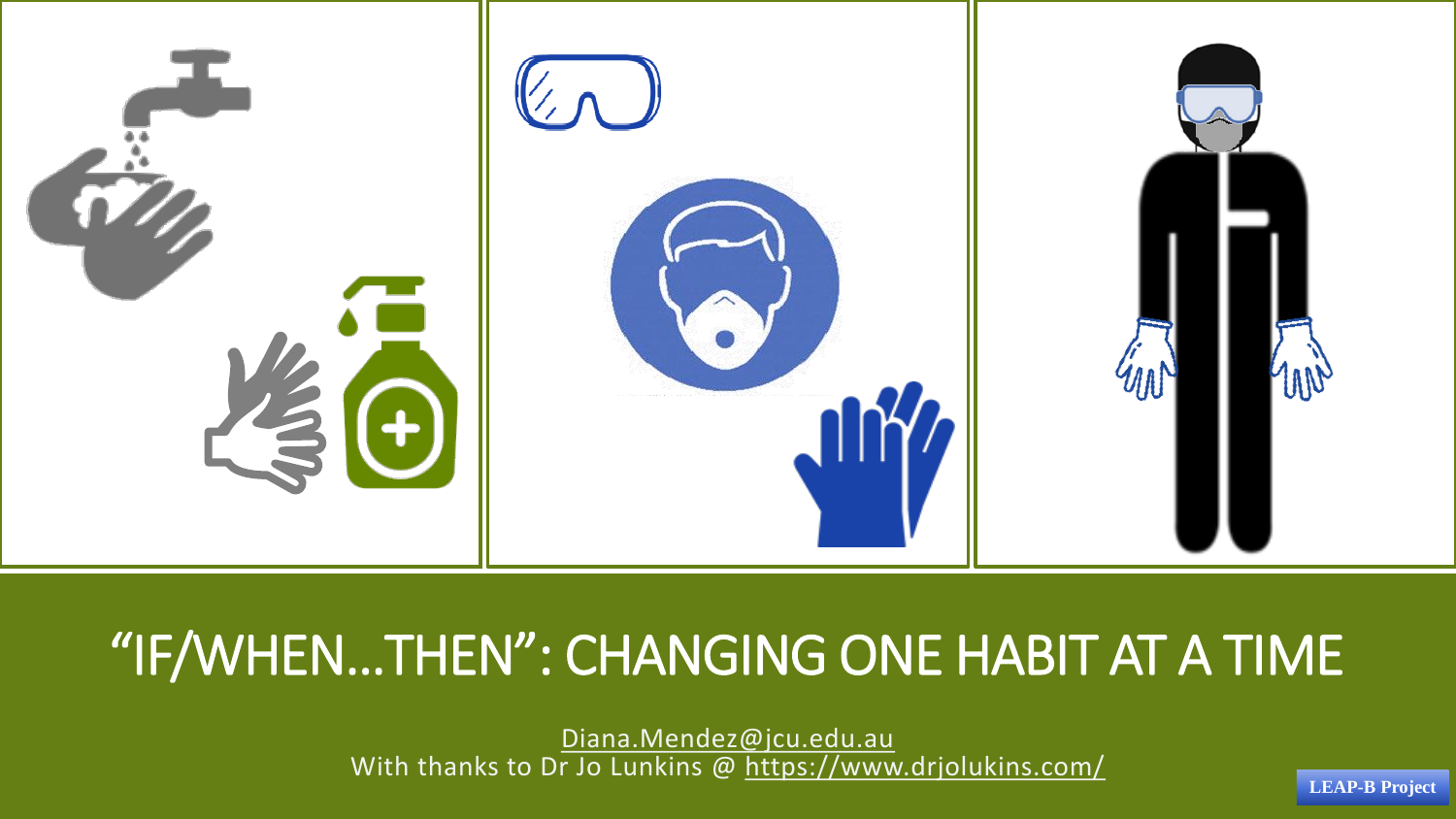## CHANGING OLD HABITS INTO NEW ONES IS HARD…

# **. Hard to go from thinking about it to start doing it**

# **.** Hard to remember doing it and sustain the new habit

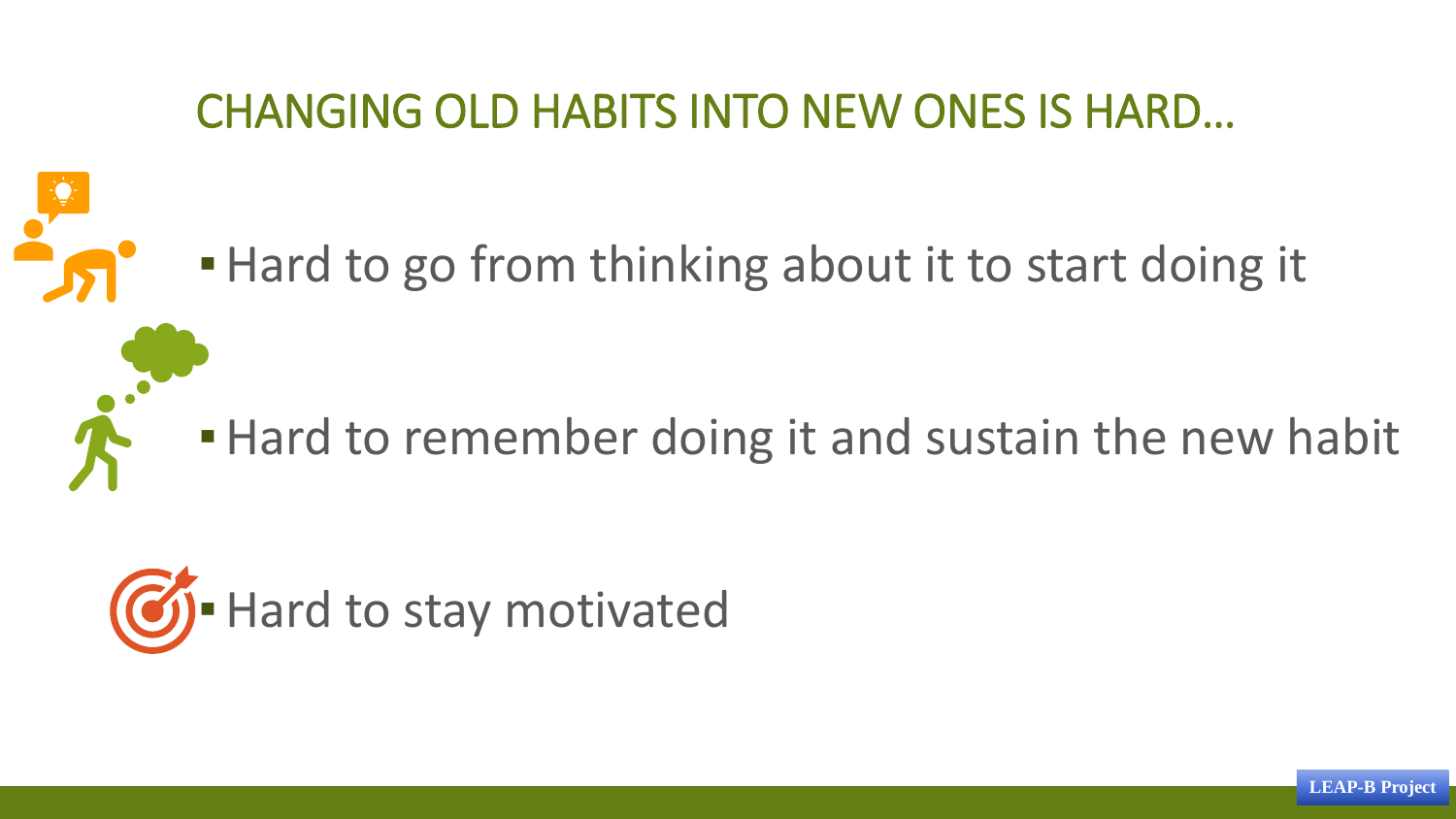### WHY DO WE USUALLY FAIL TO CHANGE OUR HABITS ?

**. Usually, we know WHAT** our goals are



**Example 13 And forget about the HOW?** > Action Plan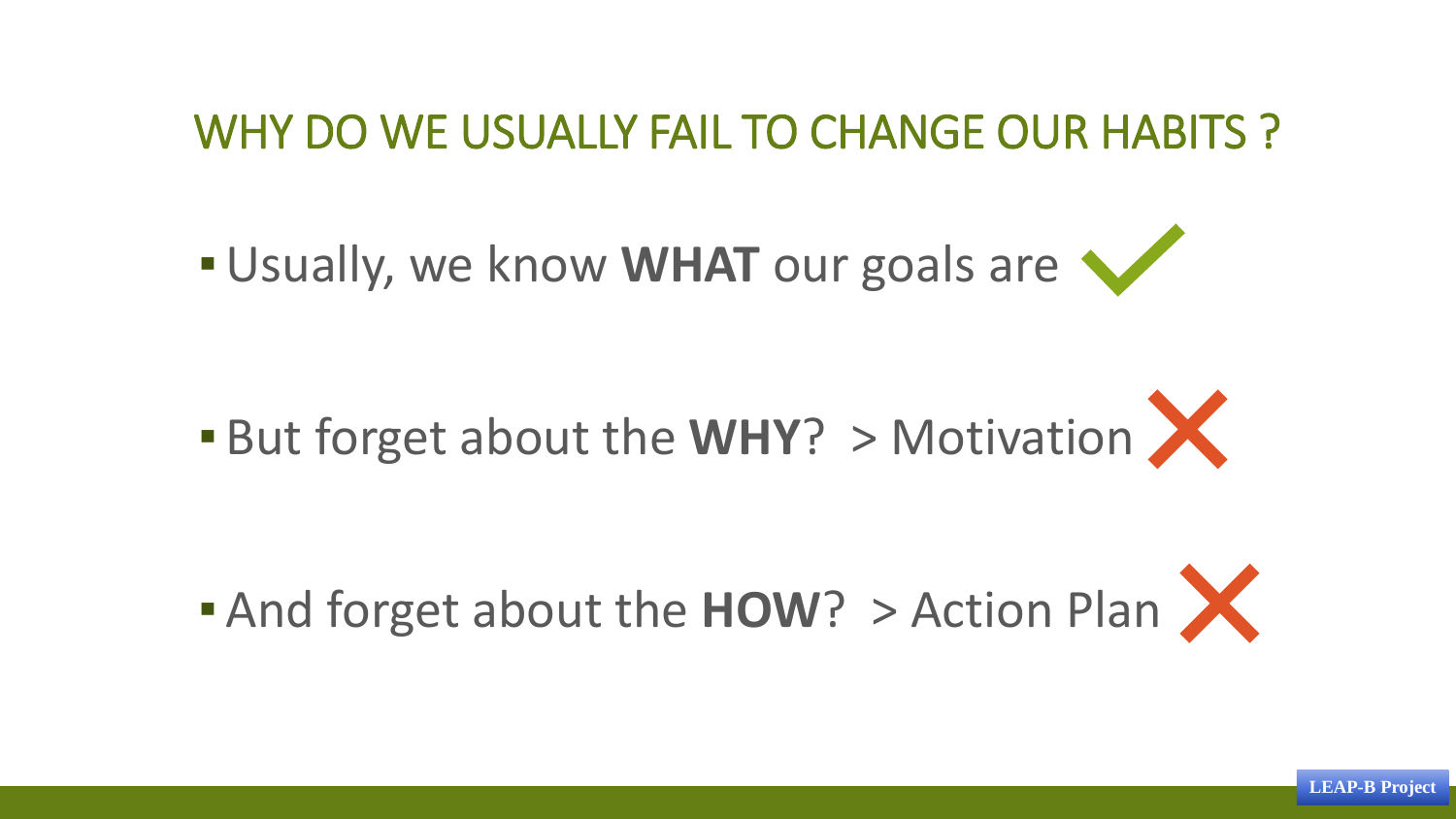**Develop Greater Awareness of Zoonotic Risks**

**Be Policy Ready & Consider Economic Factors**

**Provide Strong Leadership**

**Create Supportive Environments**

> **Change PPE Use Habits**

> > **Improving Personal Biosecurity in the Thoroughbred Industry**

ACTION PLAN

YOU ALREADY **HAVE** IDENTIFIED YOUR OWN GOALS

GOALS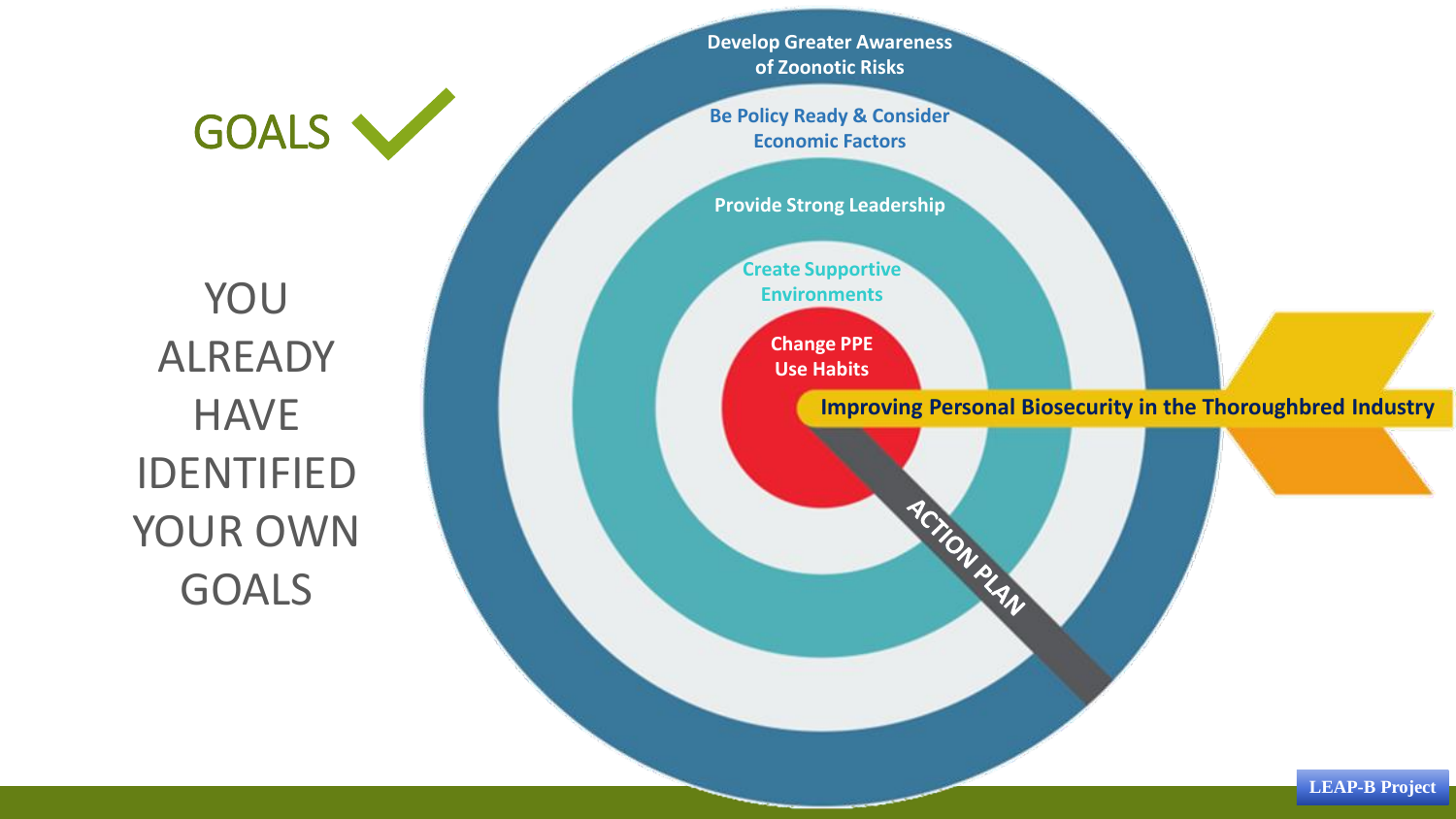# MOTIVATION > KEEPING YOURSELF SAFE FROM ZOONOTIC RISK



**BIOSECURITY RELEVANCE**

YOU CAN ENABLE TRANSMISSION BETWEEN HORSES

YOU CAN TRANSMIT ZOONOSES BACK TO HORSES

**RISK TO ANIMAL PATIENTS**



**WORKPLACE HEALTH & SAFETY RELEVANCE**

YOU CAN TRANSMIT ZOONOSES TO OTHERS

**RISK TO YOURSELF, COLLEAGUES & CLIENTS**



**PUBLIC HEALTH RELEVANCE**

YOU CAN TRANSMIT ZOONOSES TO OTHERS

**RISK TO FAMILY, FRIENDS & WIDER COMMUNITY**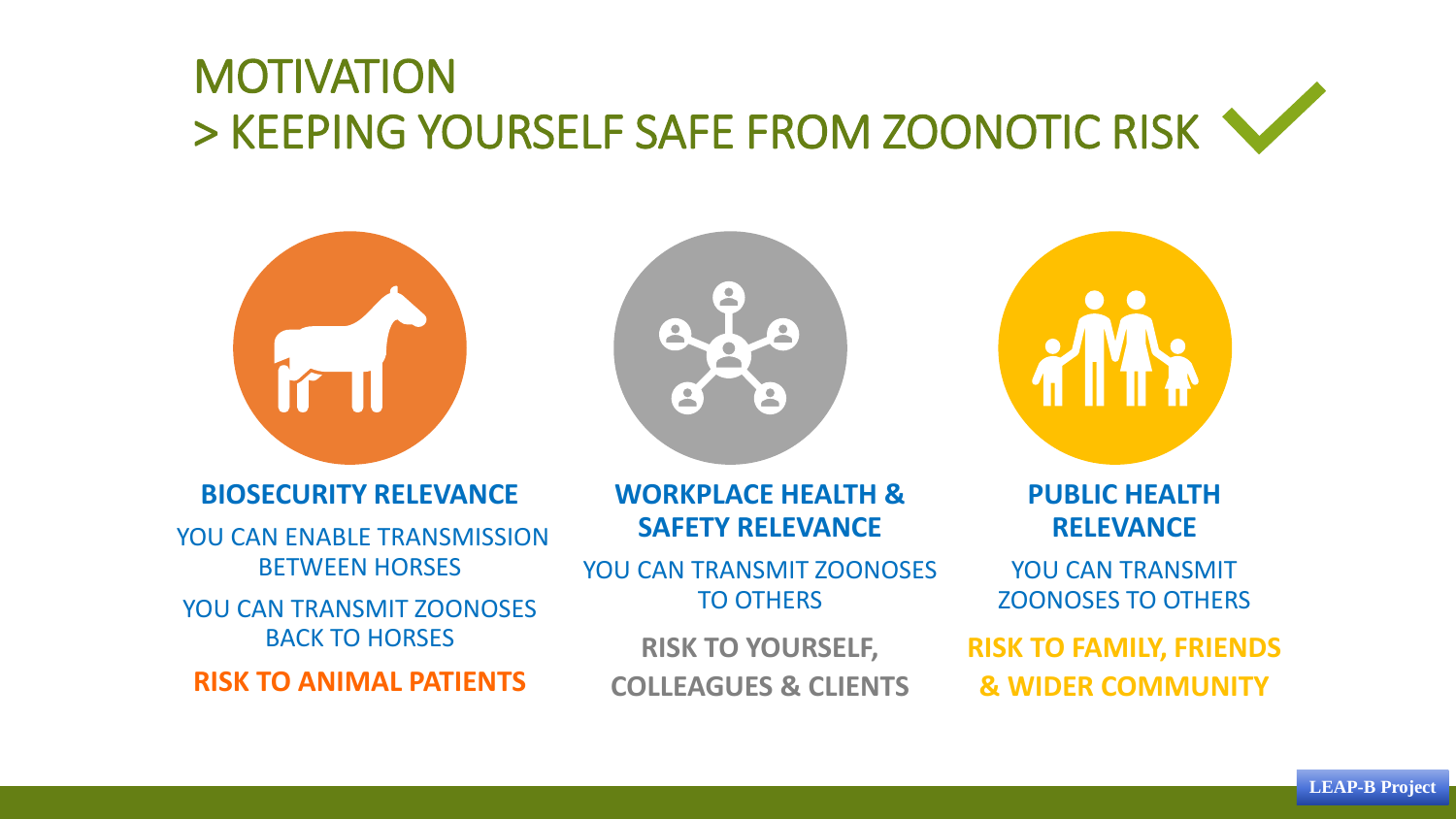## ACTION PLAN? > PIGGYBACK ANOTHER HABIT THAT WORKS FOR YOU



Extensive research has demonstrated that

people who plan are 300% more likely to reach their goals!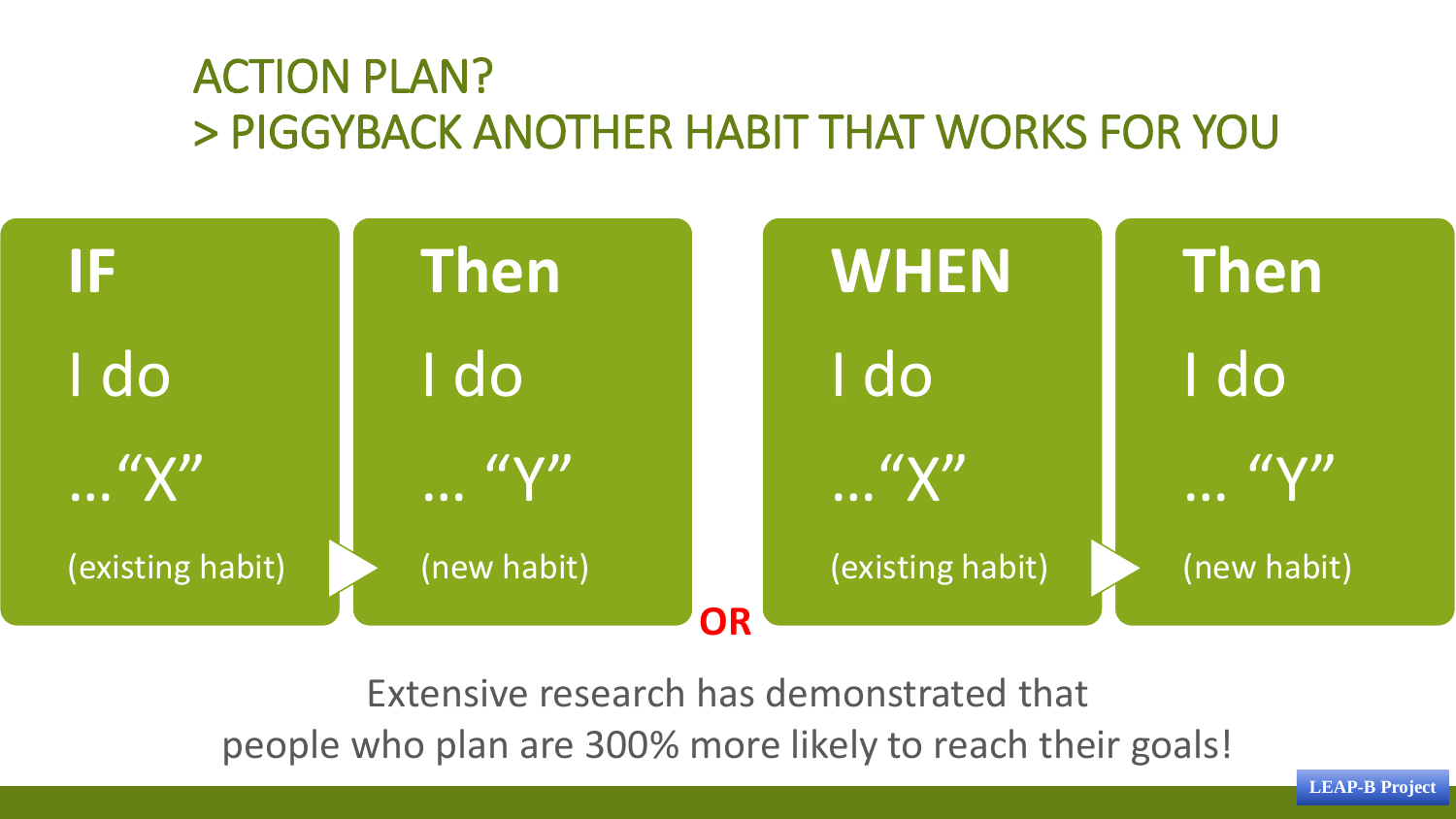## ACTION PLAN? > EXAMPLES

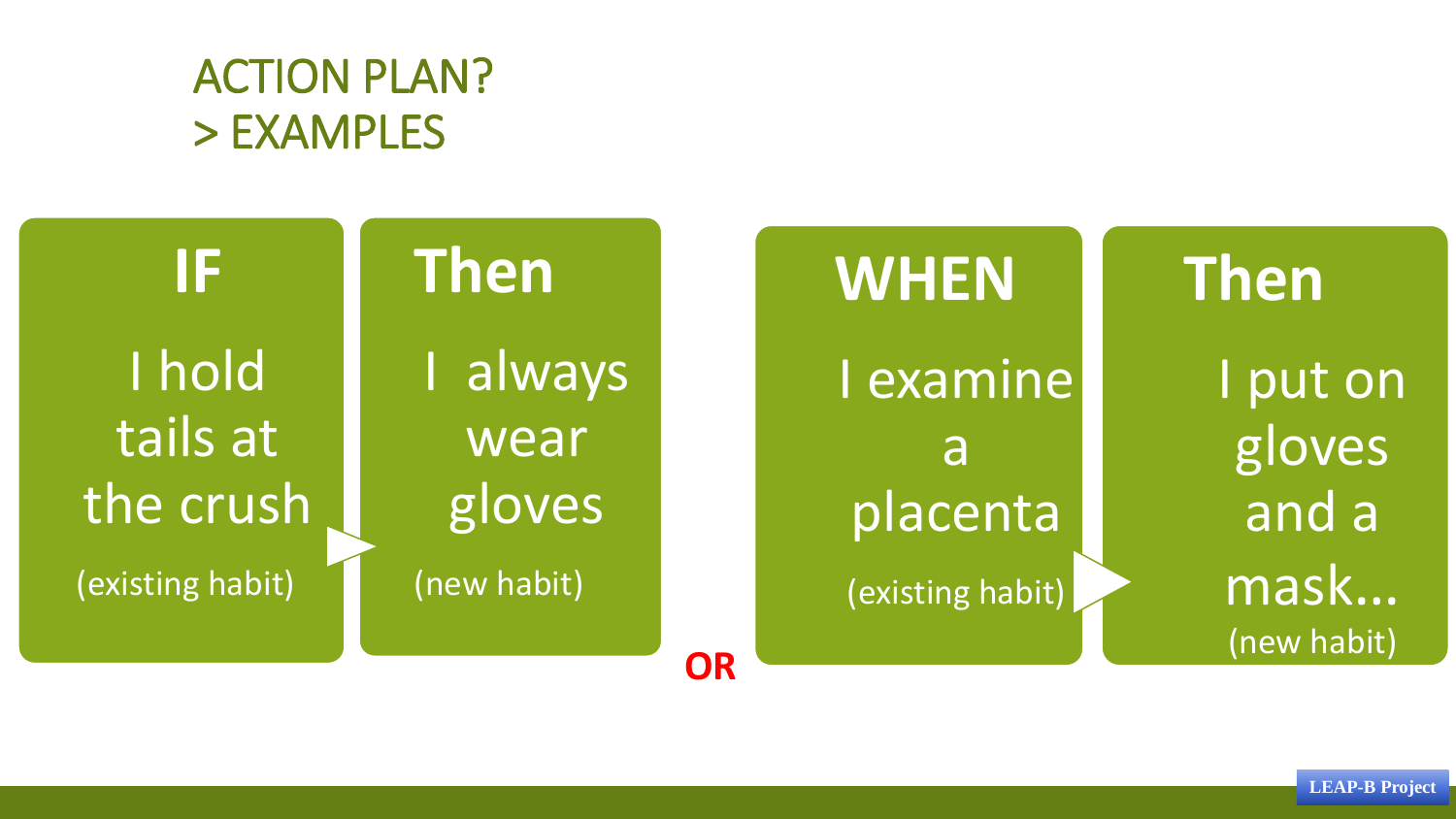